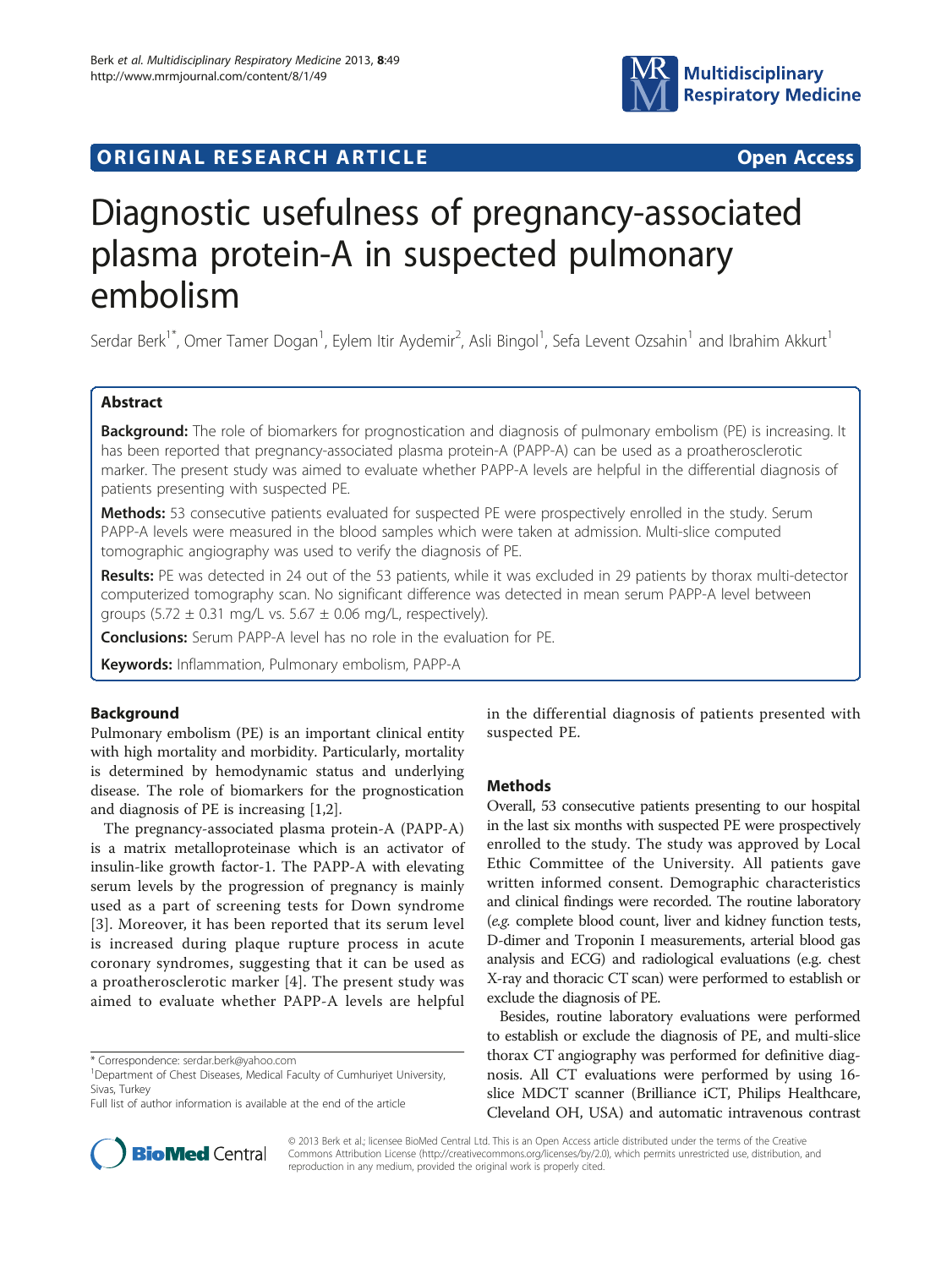material injections were performed by MEDRAD's Stellant Injection Systems (Stellant, Medrad, Indianola, USA).

Scanning was performed while patients were in a supine position with both arms being next to head, and lasted approximately 10 seconds. The following acquisition parameters were used: 120 kV; 200 mAs; collimation 16×0.75; pitch value 0.9; and gantry rotation time 0.5. A scanogram was obtained that primarily involves thoracic outlet and diaphragm. The area from diaphragm to aortic arc was identified as region of interest. A tracker was placed at pulmonary trunk to automatically trigger acquisition when contrast material reached to 120 HU within pulmonary artery. First, the area between aortic arc and diaphragm was scanned with a slice thickness of 2 mm. Then, the area between aortic arc and thoracic outlet was scanned with a slice thickness of 0.5 mm. Non-ionic iodine (350 mg/mL) was used as contrast material. Axial, coronal and sagittal planes were assessed by volume rendering Maximum Intensity Projection (MIP) and Multiplanar Reformation (MPR) techniques. In these assessments, standard mediastinal (350/40) and pulmonary (-700/1000) windows were used. The images of multi-slice CT angiography were assessed for presence of embolism in main, lobar, segmental and subsegmental arteries and for sufficiency of vascular contrast enhancement.

Blood samples (5 ml) were drawn into plain tubes to measure PAPP-A levels at presentation. Than samples were centrifuged and sera obtained were stored at -80°C until assays. Before analysis, sera awaited at room temperature. PAPP-A levels were measured by EIA method using ultrasensitive ELISA kit (ELIZEN PAPP-A; Zentech, Angleur, Belgium). Pregnant women, and those with prerenal azotemia, renal failure, liver disease, diabetes, known hypertension and heart diseases were excluded.

#### Statistical analysis

The descriptive statistics (mean, standard deviation, frequency) as well as Chi-square and Student's t tests were used in the data analysis.

#### Results

On the thorax multi-slice CT angiography, PE was detected in 24 patients (PE+) (Figure 1), while it was excluded in 29 (PE-) of 53 patients. Out of the 29 patients without PE, 20were affected with pneumonia, 5 with COPD exacerbation, one with Dressler syndrome and onewith empyema, while restrictive pulmonary disorders causing acute respiratory stress was detected in two patients. Mean age was 62  $\pm$  17 years in 24 patients with PE, and 63  $\pm$  15 years in 29 patients without PE. 48% of the patients with PE were women, whereas 52% of those without PE were women. The mean age and sex distribution were similar in both groups ( $p > 0.05$ ). While cough was more frequent in patients without PE, other clinical, radiological and laboratory



pulmonary emboli.

finding were found to be similar in both groups (Tables 1 and [2](#page-2-0)). The distribution of serum PAPP-A values was similar in both groups (Figure [2\)](#page-2-0). No significant difference was found in mean serum PAPP-A levels between groups  $(5.72 \pm 0.31 \text{ mg/L vs. } 5.67 \pm 0.06 \text{ mg/L}, \text{respectively};$  $p = 0.399$ ).

#### Table 1 Comparison of clinical and radiological findings of the study groups

| <b>Parameters</b>                    | $PE(+)$<br>$(n = 24)$ | $PE(-)$<br>$(n = 29)$ | p     |
|--------------------------------------|-----------------------|-----------------------|-------|
|                                      | n (%)                 | n(%)                  |       |
| Sex (men)                            | 13 (54)               | 14(48)                | 0.669 |
| Symptoms                             |                       |                       |       |
| Shortness of breath                  | 18 (75)               | 25 (86)               | 0.299 |
| Chest pain                           | 14 (58)               | 25 (86)               | 0.098 |
| Palpitation                          | 12 (50)               | 10(34)                | 0.254 |
| Cough                                | 11(45)                | 21(72)                | 0.049 |
| Leg swelling                         | 8(33)                 | 9(31)                 | 0.858 |
| Hemoptysis                           | 5(20)                 | 3(10)                 | 0.288 |
| <b>Physical examination findings</b> |                       |                       |       |
| Crackles                             | 14 (58)               | 22 (76)               | 0.174 |
| Ronchus                              | 4(17)                 | 7(24)                 | 0.504 |
| Cyanosis                             | 6(25)                 | 13 (44)               | 0.134 |
| Tachycardia                          | 5(20)                 | 6(20)                 | 0.990 |
| Tachypnea                            | 4(17)                 | 10 (34)               | 0.143 |
| Radiological findings                |                       |                       |       |
| Infiltration                         | 14 (58)               | 22 (76)               | 0.174 |
| Cardiomegaly                         | 16 (66)               | 14 (48)               | 0.179 |
| Linear atelectasis                   | 7(29)                 | 9(31)                 | 0.883 |
| Pleural effusion                     | 5(20)                 | 9(31)                 | 0.402 |
| Elevation of the Diaphragm           | 3(12)                 | 4(14)                 | 0.890 |

\*p < 0.05 significant difference.

PE: Pulmonary embolism.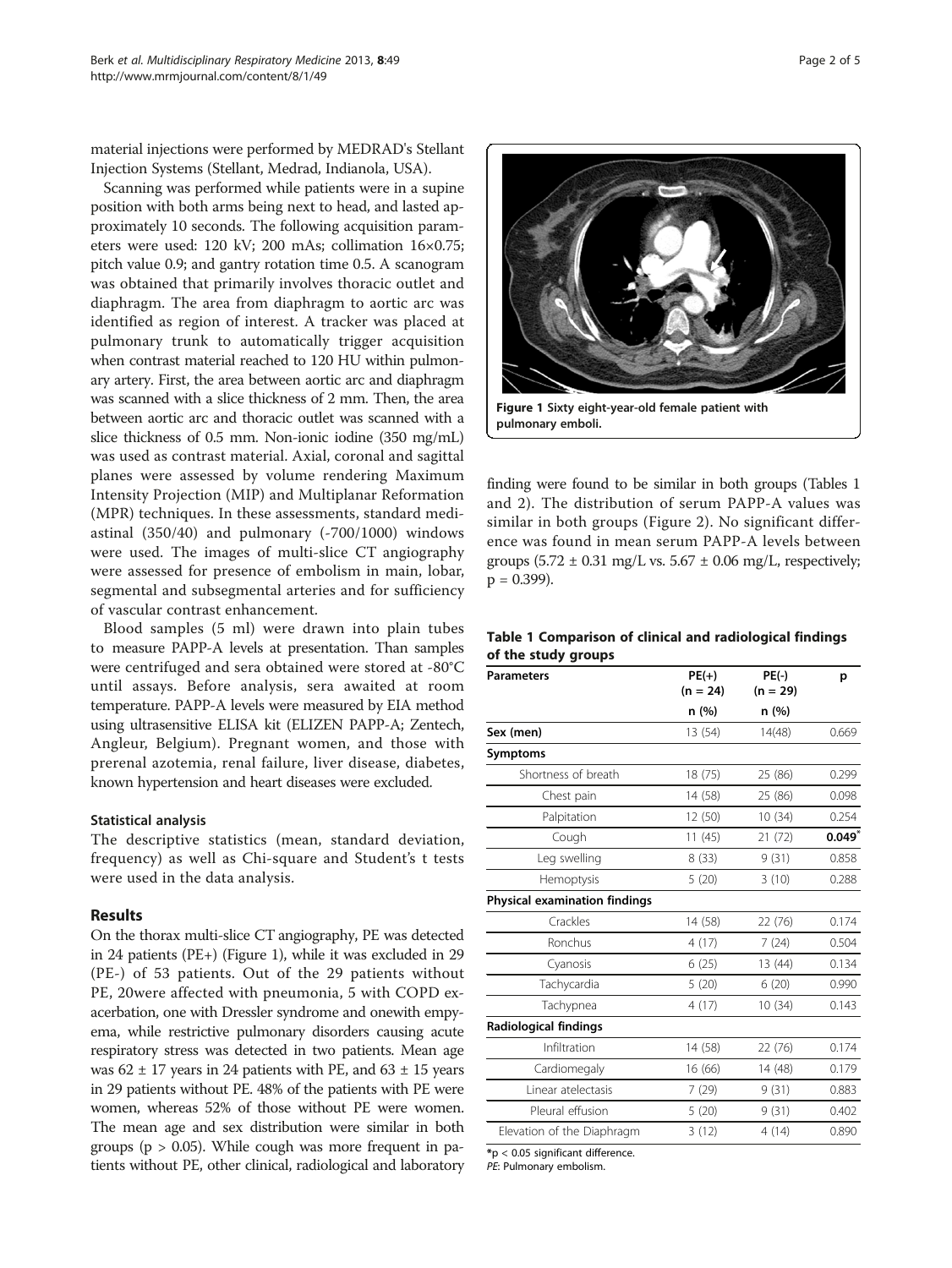<span id="page-2-0"></span>Table 2 Comparison of laboratory features of the study groups

| <b>Parameters</b>              | $PE(+)$<br>Mean $\pm$ SD | $PE(-)$<br>Mean $\pm$ SD | p     |
|--------------------------------|--------------------------|--------------------------|-------|
|                                |                          |                          |       |
| BMI ( $kg/m2$ )                | $78 + 4$                 | $27 \pm 3$               | 0.308 |
| Hearth rate (breaths/min)      | $88 \pm 15$              | $92 \pm 20$              | 0.511 |
| SBP (mmHg)                     | $121 \pm 30$             | $126 + 29$               | 0.515 |
| DBP (mmHg)                     | $73 \pm 17$              | $75 \pm 12$              | 0.504 |
| Respiratory rate (breaths/min) | $23 \pm 3$               | $26 \pm 4$               | 0.021 |
| Body temperature               | $36.7 \pm 0.6$           | $36.5 \pm 0.8$           | 0.546 |
| pH                             | $7.43 \pm 0.06$          | $7.42 \pm 0.07$          | 0.675 |
| PaO <sub>2</sub> (mmHq)        | $55.6 \pm 15.2$          | $61.8 \pm 18.1$          | 0.286 |
| PaCO <sub>2</sub> (mmHq)       | $37.3 \pm 6.3$           | $36.5 \pm 7.6$           | 0.680 |
| SaO <sub>2</sub> $(\%)$        | $87.0 \pm 7.5$           | $89.8 \pm 6.6$           | 0.222 |
| $CRP$ (mg/L)                   | $57 \pm 62$              | $81 \pm 92$              | 0.293 |
| WBC $(x10^3/\mu L)$            | $11.6 \pm 5.6$           | $15.3 \pm 14.2$          | 0.239 |
| $Hb$ (g/dl)                    | $13.3 \pm 2.6$           | $13.6 \pm 2.3$           | 0.678 |
| Ht $(\% )$                     | $40.8 \pm 8.3$           | $40.3 \pm 6.6$           | 0.396 |
| PLT $(x10^3)$                  | $266 \pm 105$            | $260 \pm 107$            | 0.865 |
| D-Dimer (ng/ml)                | $2938 \pm 3471$          | $1968 \pm 3106$          | 0.313 |
| PAPP-A (mIU/ml)                | $5.72 + 0.31$            | $5.67 \pm 0.06$          | 0.399 |

BMI: Body mass index, CRP: C-reactive protein, DBP: Diastolic blood pressure, Hb: Hemoglobin, Ht: Hematocrit, PLT: Platelet, PAPP-A: Pregnancy-associated plasma protein-A, SBP: Systolic blood pressure, SD: Standard deviation, WBC: White blood cells.

\*p < 0.05 significant difference.

#### **Discussion**

Pulmonary embolism is characterized by the formation of a blood clot in a vein, which will begin to travel through the circulatory system and will become lodged within the pulmonary arterial system. Clinics, radiology, and laboratory findings in patients with PE are associated with the degree of occlusion of arteries, and the cardiopulmonary reserve of the patient. Dyspnoea, pleuritic chest pain, cough, haemoptysis, mild fever, tachypnea, tachycardia, and crackles are the most common symptoms and signs in patients with PE. Atelectasis, pleural effusion, pulmonary infiltrates, and mild elevation of a hemi diaphragm may be seen on chest X-ray. Elevated D-dimer, leukocytosis, hypoxemia may be seen [[5\]](#page-3-0). These findings are nonspecific and can be seen in pneumonia, pleurisy, acute exacerbation of chronic lung disease, acute coronary syndromes, acute congestive heart failure or pulmonary oedema, pneumothorax, and dissecting or rupturing aortic aneurysm [\[6](#page-3-0)]. Richman et al. reported 81% pneumonia, 7% aortic aneurysm or dissection, and 7% mass suggesting undiagnosed malignancy were found in patients whom PE were ruled out by chest computed tomography angiography, in emergency departments patients with symptoms suspicious for PE [\[7](#page-4-0)]. Main symptoms and features were shortness of breath, chest pain, crackles, infiltration, and cardiomegaly in patients with or without PE (detected or ruled out by multi-slice CT angiography), in our study. Routine blood tests and arterial blood gases (ABG) results were not different between groups. Pneumonia (70%), and acute exacerbation of COPD (5%) were the main diagnosis in the PE negative group. As revealed in previous studies, symptoms and signs, physical examination, conventional

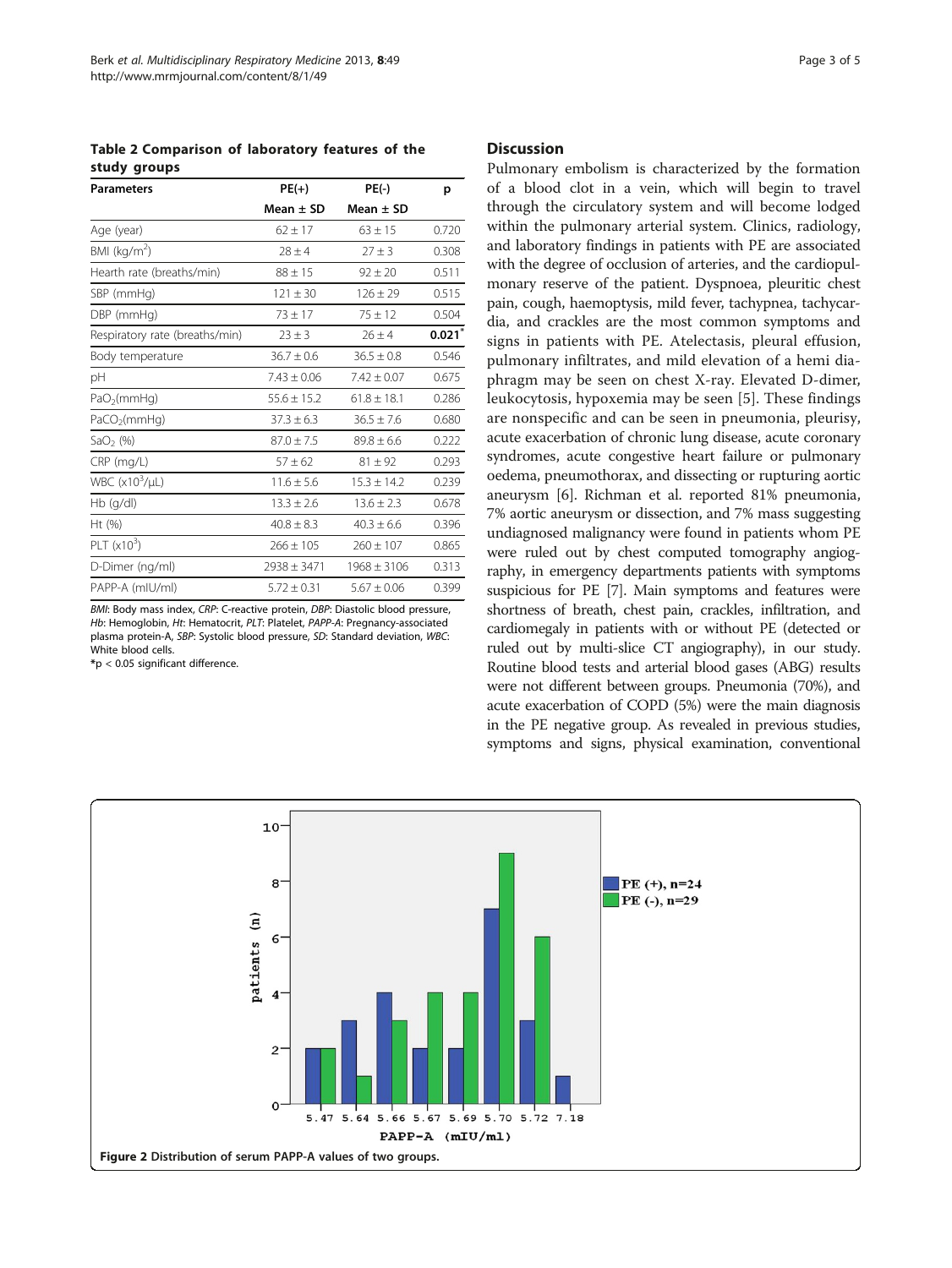<span id="page-3-0"></span>radiography, routine laboratory tests, and ABG examination may not reveal or rule out PE in patients with suspected PE, which is supported by our study.

The pregnancy-associated plasma protein-A (PAPP-A) is a matrix metalloproteinase which is primarily synthesized and released to circulation by placental trophoblasts during pregnancy. It is used for screening of Down syndrome in pregnancy [3]. In a study on vascular smooth muscle cells obtained from human coronary arteries, Bayes-Genis et al. demonstrated that vascular smooth muscles cells are able to synthesize and release PAPP-A. Authors also reported that PAPP-A cause plaque progression and destabilization by contributing inflammatory cytokine release from macrophages and LDL-cholesterol accumulation [4]. In the light of these data, several studies have been performed suggesting that PAPP-A, an inflammatory marker like CRP, may be used in both diagnosis and prognostication of acute coronary syndromes [\[8](#page-4-0)-[12](#page-4-0)]. It has been thought that PAPP-A might be a marker of unstable plaque rupture in patients with sudden cardiac death [\[9](#page-4-0)]. The elevation of PAPP-A may be an independent predictor of ischemic events [[10](#page-4-0)]. There is a weak correlation between PAPP-A and CK-MB; thus, the elevation of PAPP-A may not be related to necrosis. In acute coronary syndromes, it has been proposed that the disruption of plaque stability by proteolytic enzymes released due to local inflammation is accounted from the rupture of atherosclerotic plaques within vessel in acute coronary syndromes [[11](#page-4-0)]. The inflammation is not only local but also systemic [[12\]](#page-4-0). Liuzzo et al. reported that CRP, the prototype marker of inflammation, was elevated in coronary diseases [[13](#page-4-0)]. On the other hand, CRP may increase in many diseases, especially in pneumonia, as it is a non-specific inflammatory marker.

There are some studies investigating whether serum PAPP-A levels are increased in conditions other than pregnancy and atherosclerotic events. Bulut et al. reported that PAPP-A, as an inflammatory marker, was increased in patients with lung cancer [[14\]](#page-4-0). Again, in another study it has been shown that PAPP-A release might play an important role in the development and progression of lung cancer [[15\]](#page-4-0).

In another study, it has been reported that serum PAPP-A level was significantly higher in asthmatic patients when compared with healthy controls and there was a correlation between severity of asthma and serum PAPP-A level [\[16\]](#page-4-0). Fialova et al. reported that serum PAPP-A levels were increased in chronic renal diseases in relation to oxidative stress and inflammation [[17](#page-4-0)]. In a study investigating serum PAPP-A levels in 1,448 patients with different disorders but not coronary artery disease, no significant elevation was detected in serum PAPP-A levels across any diseases subgroup. In addition, no correlation was detected between serum PAPP-A level

and other inflammatory markers such as NT-proBNP, creatinine or CRP. The PAPP-A might potentially be a specific marker for heart diseases but it seems to have lower specificity in patients without coronary heart disease [\[18\]](#page-4-0). However, to our knowledge, there is no study evaluating the relation between PE and PAPP-A in English literature.

In our study, PE was confirmed in 24 out of the 53 patients with suspected PE, while it was excluded in 29 patients. Of the patients in whom PE was excluded, about 70% had pneumonia. No significant difference was found in serum CRP and PAPP-A levels between the two groups. This can be explained by the presence of inflammation in both conditions. Although there are no sufficient data in this context, we think that our results are in agreement with the literature in general. Lack of healthy control group may be seen as a limitation. However, it would not be useful in the differential diagnosis of PE, even if serum PAPP-A levels are significantly higher than healthy controls.

#### Conclusions

In conclusion, serum PAPP-A level has no significant role either to establish the diagnosis or in differential diagnosis in patients with suspected PE.

#### Competing interests

The authors declared no potential conflicts of interest with respect to the research, authorship, and/or publication of this article.

#### Author details

<sup>1</sup>Department of Chest Diseases, Medical Faculty of Cumhuriyet University, Sivas, Turkey. <sup>2</sup>Deparment of Statistics, Science Faculty of Cumhuriyet University, Sivas, Turkey.

#### Received: 14 May 2013 Accepted: 12 July 2013 Published: 31 July 2013

#### References

- 1. Kostrubiec M, Pruszczyk P, Bochowicz A, Pacho R, Szulc M, Kaczynska A, Styczynski G, Kuch-Wocial A, Abramczyk P, Bartoszewicz Z, Berent H, Kuczynska K: Biomarker-based risk assessment model in acute pulmonary embolism. Eur Heart J 2005, 26(20):2166–2172.
- 2. Tulevski II, ten Wolde M, van Veldhuisen DJ, Mulder JW, van der Wall EE, Büller HR, Mulder BJ: Combined utility of brain natriuretic peptide and cardiac troponin T may improve rapid triage and risk stratification in normotensive patients with pulmonary embolism. Int J Cardiol 2007, 116(2):161–166.
- 3. Bonno M, Oxvig C, Kephart GM, Wagner JM, Kristensen T, Sottrup-Jensen L, Gleich GJ: Localization of pregnancy-associated plasma protein-A and colocalization of pregnancy-associated plasma protein-A Messenger ribonucleic acid and eosinophil granule major basic protein messenger ribonucleic acid in placenta. Lab Invest 1994, 71(4):560–566.
- Bayes-Genis A, Schwartz RS, Lewis DA, Overgaard MT, Christiansen M, Oxvig C, Ashai K, Holmes DR Jr, Conover CA: Insulin-like growth factor binding protein-4 protease produced by smooth muscle cells increases in the coronary artery after angioplasty. Arterioscler Thromb Vasc Biol 2001, 21(3):335–341.
- 5. Yung GL, Fedullo PF: Pulmonary thromboembolic Disease. In Fishman's Pulmonary Diseases and Disorders. 4th edition. Edited by Fishman AP, Elias JA. Philadelphia: McGraw-Hill; 2008:1423–1448.
- 6. Kostadima E, Zakynthinos E: Pulmonary embolism: pathophysiology, diagnosis, treatment. Hellenic J Cardiol 2007, 48(2):94-107.